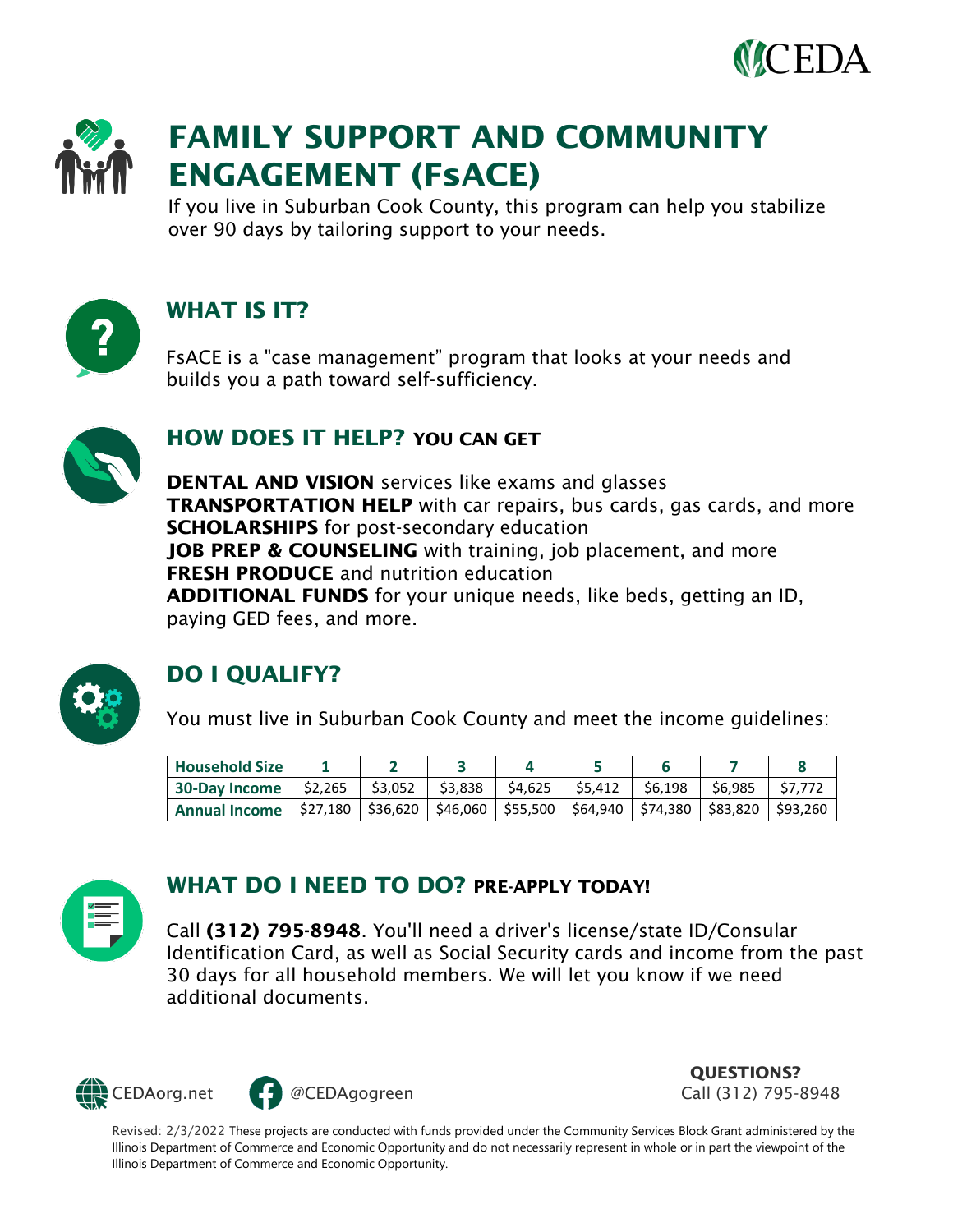



# **FsACE COVID-19 PROGRAM**

FsACE is a "case management" program that looks at your needs and builds you a path toward self-sufficiency.



## **WHAT IS IT?**

This program is designed to support households who experienced layoffs, a death in the family, reduced wages, children being at home, medical expenses, additional food expenses, and more.



### **HOW DOES IT HELP? YOU CAN GET**

**PAYMENTS** on your rent, mortgage, water bill, and phone bill **ONLINE LEARNING** essentials for students K-8 including laptops **MEDICAL COSTS** for supplies and prescriptions **FOOD BOX DELIVERIES** for seniors and the homebound **TRANSPORTATION** costs, like registration fees



## **DO I QUALIFY?**

You must live in Suburban Cook County and meet the income guidelines. You qualify if you or a member of your household **are an essential employee**  or experienced:

**A JOB LOSS**, reduction in hours, or increase in household expense **ILLNESS** related to COVID **THE DEATH** of a household member related to COVID

| <b>Household Size</b>                                                                                 |                                                                               |  |  |  |
|-------------------------------------------------------------------------------------------------------|-------------------------------------------------------------------------------|--|--|--|
| 30-Day Income                                                                                         | \$2,265   \$3,052   \$3,838   \$4,625   \$5,412   \$6,198   \$6,985   \$7,772 |  |  |  |
| Annual Income   \$27,180   \$36,620   \$46,060   \$55,500   \$64,940   \$74,380   \$83,820   \$93,260 |                                                                               |  |  |  |



#### **WHAT DO I NEED TO DO? PRE-APPLY TODAY!**

Call **(312) 795-8948**. You'll need a driver's license/state ID/Consular Identification Card, as well as Social Security cards and income from the past 30 days for all household members. We will let you know if we need additional documents.



**QUESTIONS?**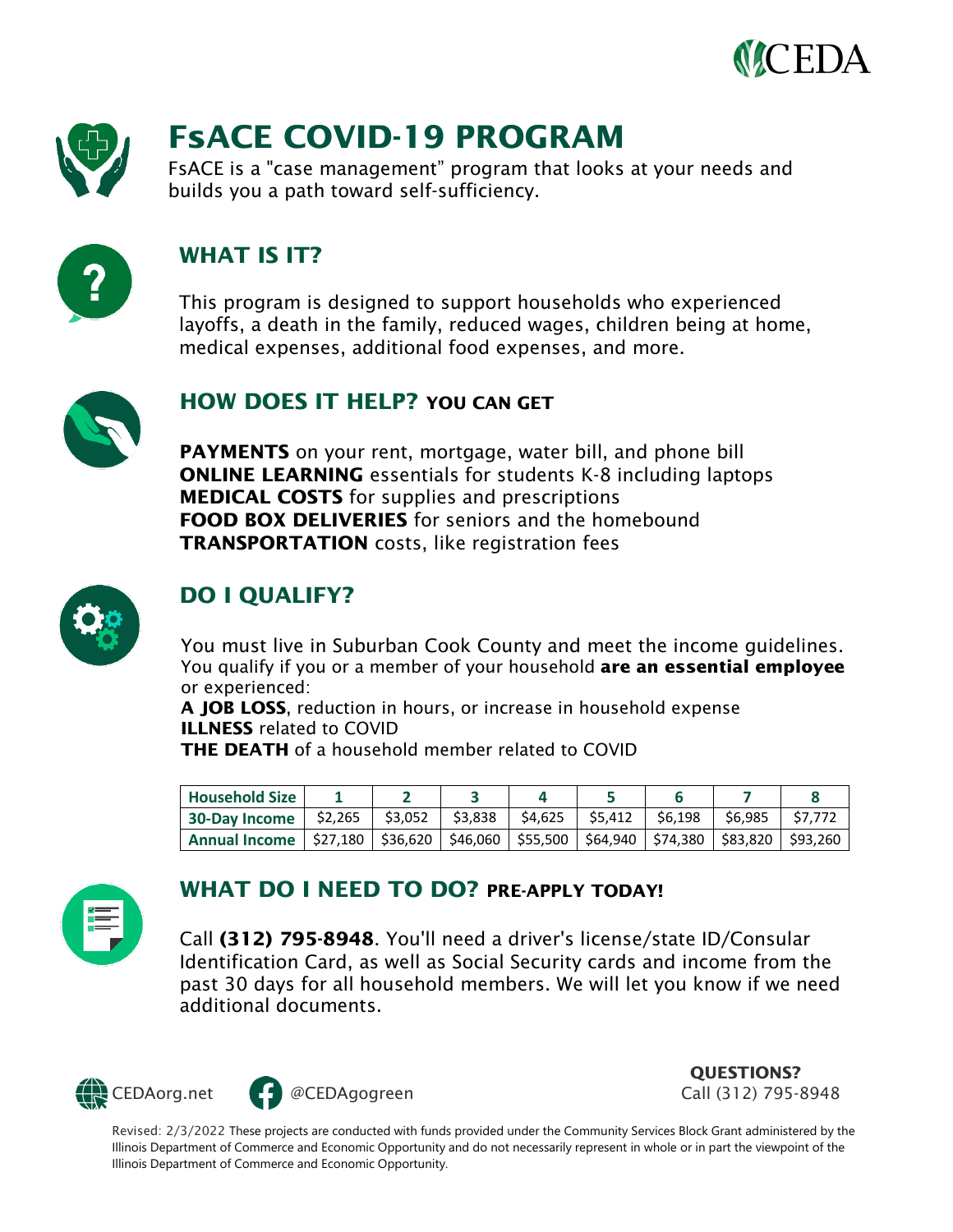



# **FsACE EMPLOYMENT BARRIER REDUCTION PROGRAM (BRP)**

This program helps SNAP recipients and people at risk of losing housing get and maintain jobs in the Cook County suburbs through funding.



## **WHAT IS IT?**

BRP helps people gain or keep employment by funding supportive services to remove financial roadblocks. This program assists SNAP recipients and people at risk of losing housing.



### **HOW DOES IT HELP? YOU CAN GET**

**PAYMENTS** on your rent, water, gas, light, and cell phone **EDUCATION & TRAINING** fees/expenses for tuition, supplies, testing, and beyond

**DOCUMENT FEES** for driver's license, CDL, citizenship, transcripts, and more **CLOTHING** including uniforms, interview clothing, and protective devices/PPE **PERSONAL ITEMS** like soap, shampoo, toothpaste, and shaving supplies **TRANSPORTATION** assistance like bus/gas cards, repairs, and liability insurance **CHILDCARE LICENSING** needs like fire extinguishers and phone installation



## **DO I QUALIFY?**

You must live in suburban Cook County. You also need to be employed, seeking employment, or enrolled in an employment/vocational training program and:

**Get SNAP benefits** or part of an active SNAP household, **Be eligible for SNAP** benefits with a pending application **Were removed from SNAP** due to benefit time limits within the past 9 months and are an able-bodied adult without dependents

| <b>Household Size</b>                                                                                 |         |                   |         |                             |  |         |
|-------------------------------------------------------------------------------------------------------|---------|-------------------|---------|-----------------------------|--|---------|
| <b>30-Day Income</b>                                                                                  | \$2,265 | \$3,052   \$3,838 | \$4.625 | \$5,412   \$6,198   \$6,985 |  | \$7.772 |
| Annual Income   \$27,180   \$36,620   \$46,060   \$55,500   \$64,940   \$74,380   \$83,820   \$93,260 |         |                   |         |                             |  |         |

### **WHAT DO I NEED TO DO? PRE-APPLY TODAY!**

Call **(312) 795-8948** for a FsACE intake and BRP prescreening application.





**QUESTIONS?**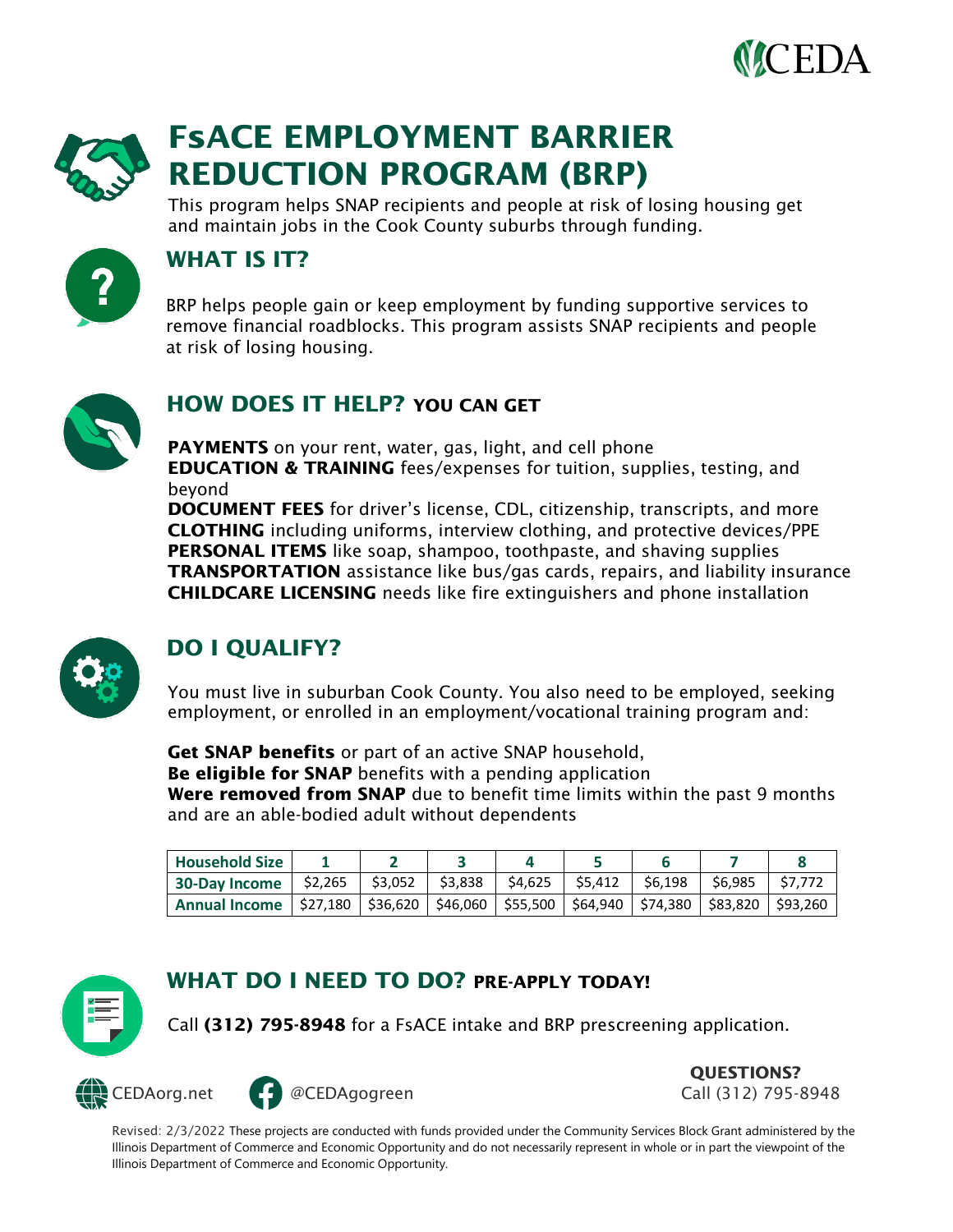



# **FsACE FAMILY NUTRITION PROGRAM**

FsACE is a "case management" program that looks at your needs and builds you a path toward self-sufficiency.



## **WHAT IS IT?**

This program helps Suburban Cook County families eat well and make healthier choices at the grocery store.



#### **HOW DOES IT HELP? YOU CAN GET**

**HEALTH FOODS** like fresh, high-quality produce **NUTRITION EDUCATION** so you can make the best choices for your family



## **DO I QUALIFY?**

You must live in Suburban Cook County and meet the income guidelines:

| <b>Household</b> |          |         |         | 4        |         | b       |                                                                            |         |
|------------------|----------|---------|---------|----------|---------|---------|----------------------------------------------------------------------------|---------|
| <b>Size</b>      |          |         |         |          |         |         |                                                                            |         |
| $30$ -Day        | \$2,265  | \$3,052 | \$3,838 | $$4,625$ | \$5,412 | \$6,198 | \$6,985                                                                    | \$7,772 |
| <b>Income</b>    |          |         |         |          |         |         |                                                                            |         |
| <b>Annual</b>    | \$27,180 |         |         |          |         |         | \$36,620   \$46,060   \$55,500   \$64,940   \$74,380   \$83,820   \$93,260 |         |
| <b>Income</b>    |          |         |         |          |         |         |                                                                            |         |



# **WHAT DO I NEED TO DO? PRE-APPLY TODAY!**

Call **(312) 795-8948**. You'll need a driver's license/state ID/Consular Identification Card, as well as Social Security cards and income from the past 30 days for all household members. We will let you know if we need additional documents.



**QUESTIONS?**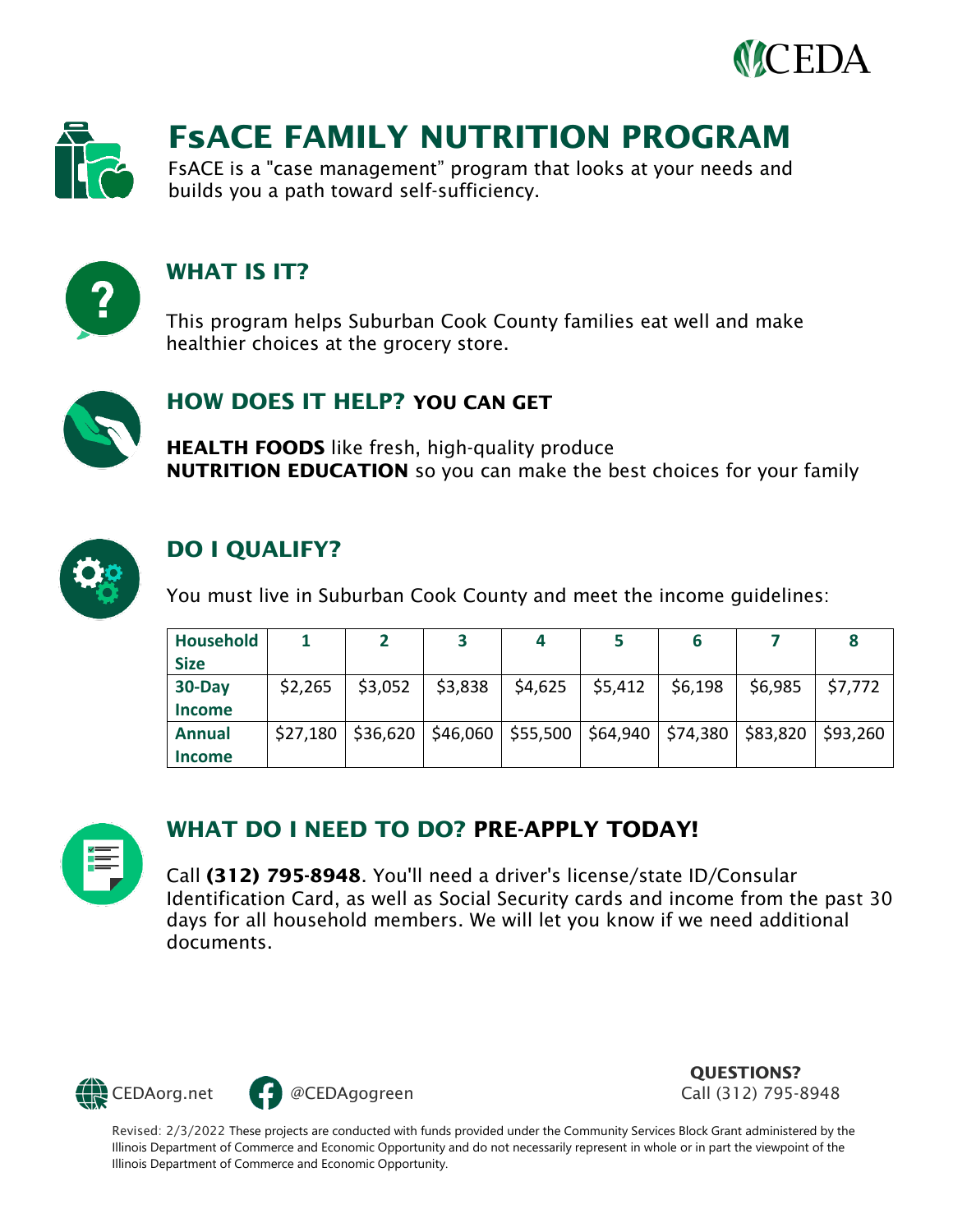



# **FsACE TRANSPORTATION PROGRAM**

FsACE is a "case management" program that looks at your needs and builds you a path toward self-sufficiency.



### **WHAT IS IT?**

This program solves transportation problems, so you can find a job, get to work and school, and access healthcare.



### **HOW DOES IT HELP? YOU CAN GET**

**VEHICLE REPAIR ASSISTANCE BUS AND GAS CARDS**



## **DO I QUALIFY?**

You must live in Suburban Cook County, own your car, have auto insurance, and meet the income guidelines:

| <b>Household Size</b>                                                                                 |  |  |  |  |
|-------------------------------------------------------------------------------------------------------|--|--|--|--|
| 30-Day Income   \$2,265   \$3,052   \$3,838   \$4,625   \$5,412   \$6,198   \$6,985   \$7,772         |  |  |  |  |
| Annual Income   \$27,180   \$36,620   \$46,060   \$55,500   \$64,940   \$74,380   \$83,820   \$93,260 |  |  |  |  |



### **WHAT DO I NEED TO DO? PRE-APPLY TODAY!**

Call **(312) 795-8948**. You'll need a driver's license/state ID/Consular Identification Card, as well as Social Security cards and income from the past 30 days for all household members. You will also need to give us proof of ownership and proof of insurance. We will let you know if we need additional documents.



**QUESTIONS?**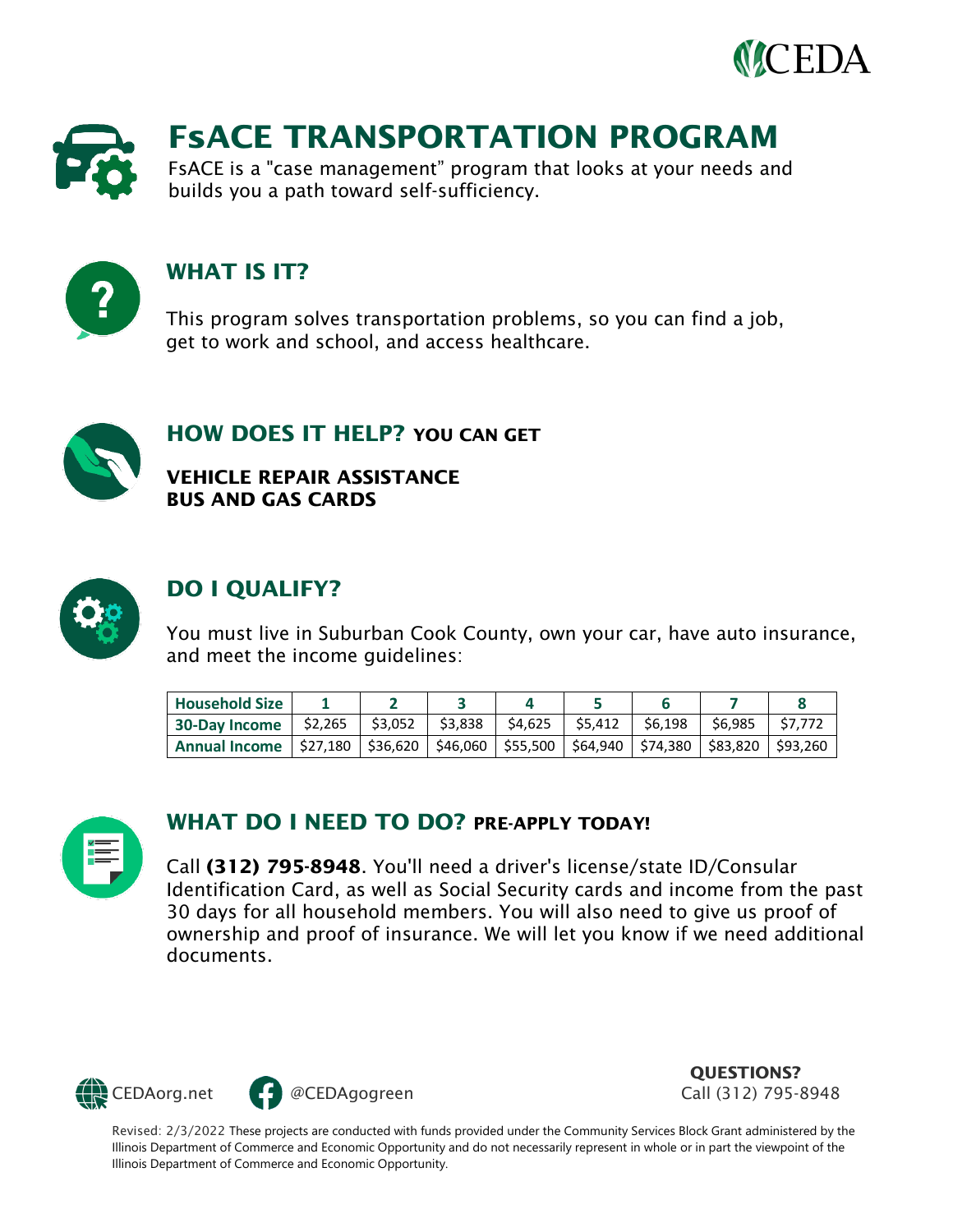



# **FsACE DENTAL & VISION SERVICES**

FsACE is a "case management" program that looks at your needs and builds you a path toward self-sufficiency.



### **WHAT IS IT?**

This program helps Suburban Cook County families access dental and vision care by making direct payment to their doctors.



#### **HOW DOES IT HELP? YOU CAN GET ASSISTANCE WITH**

**DENTAL SERVICES** including basic treatments like filling cavities **EYE EXAMS AND GLASSES** for adults and children



## **DO I QUALIFY?**

You must live in Suburban Cook County and meet the income guidelines:

| <b>Household Size</b>                                                                                 |  |                                                                                                                                           |  |  |        |
|-------------------------------------------------------------------------------------------------------|--|-------------------------------------------------------------------------------------------------------------------------------------------|--|--|--------|
| 30-Day Income                                                                                         |  | $\textsf{S2,265}$   $\textsf{S3,052}$   $\textsf{S3,838}$   $\textsf{S4,625}$   $\textsf{S5,412}$   $\textsf{S6,198}$   $\textsf{S6,985}$ |  |  | S7.772 |
| Annual Income   \$27,180   \$36,620   \$46,060   \$55,500   \$64,940   \$74,380   \$83,820   \$93,260 |  |                                                                                                                                           |  |  |        |



### **WHAT DO I NEED TO DO? PRE-APPLY TODAY!**

Call **(312) 795-8948**. You'll need a driver's license/state ID/Consular Identification Card, as well as Social Security cards and income from the past 30 days for all household members. We will let you know if we need additional documents.



**QUESTIONS?**